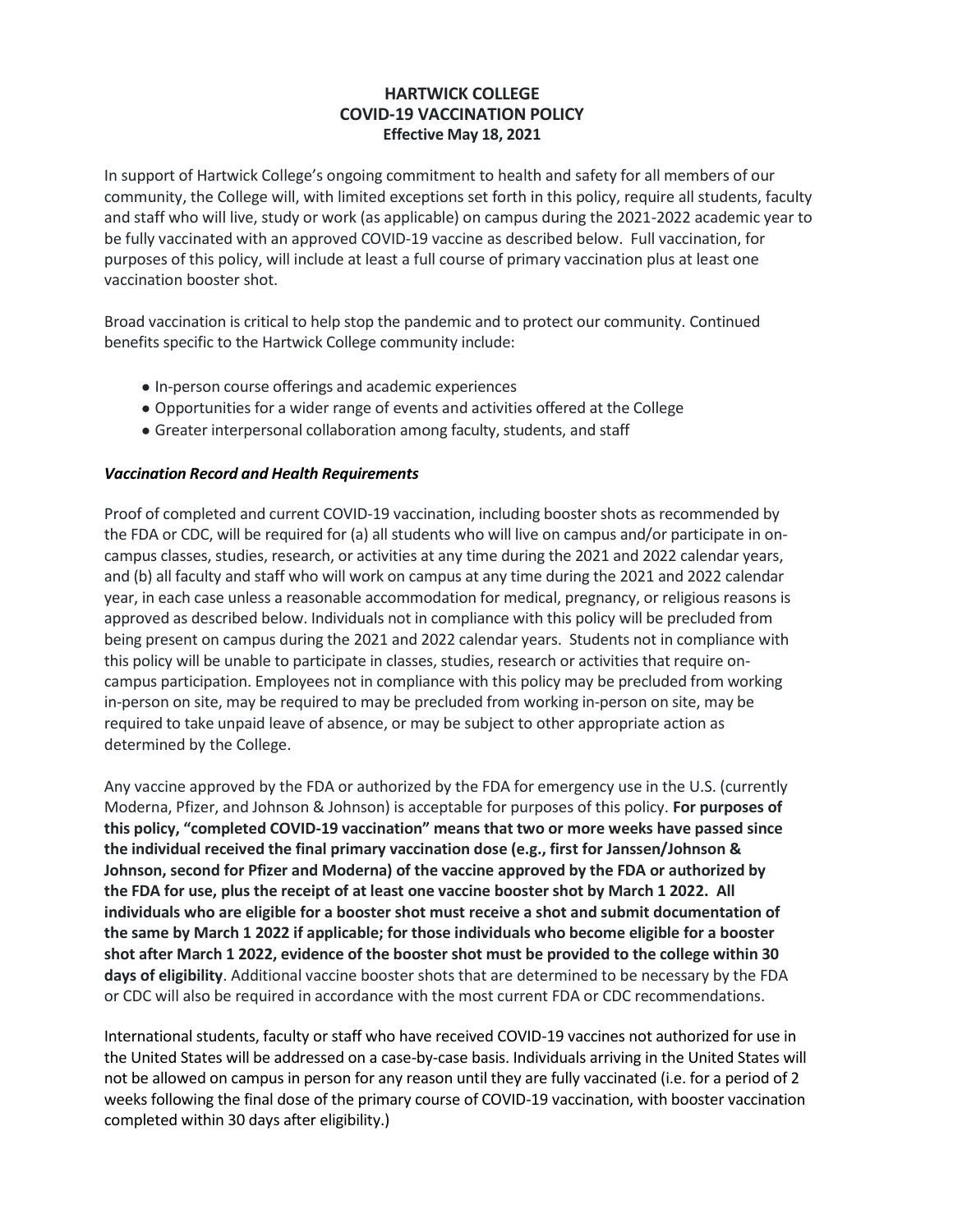## *Documentation Requirements*

Acceptable documents serving as evidence of COVID-19 vaccination may include:

- 1. A completed CDC COVID-19 Vaccination Record Card or other official documentation authorized by a governmental authority of competent jurisdiction; or
- 2. Medical records signed by a licensed health care provider indicating vaccine name and dates of administration.

Evidence of vaccination(s) and booster shots must be submitted by employees to **Employee** [Vaccination Cards](https://forms.gle/xx7wRr5fvB3CTDaW8) and by students to [Student Vaccination Cards,](https://forms.gle/sP2r3tiqqpVgEjNn7) in each case by no later than the date of arrival on the Hartwick campus, and not later than 30 days after booster vaccination eligibility.

## *Paid Leave for Vaccinations*

New York State law currently entitles employees up to four hours of paid leave per COVID-19 vaccine injection for their own receipt of the vaccine. This will be paid at an employee's regular rate of pay. This is additional paid time and has no impact on other accrued time. Employees are required to:

Employees are required to:

- Provide their supervisor with a scheduled date/time of vaccination(s), when possible at least 24 hours in advance
- For hourly employees, list this time off on their time cards as excused time off (E/COVID-19 Vaccination). All employees will include this time off on the Monthly Absence Report under "excused" with the date, number of hours taken off, and annotation that the time off was for Receiving their COVID-19 vaccination.
- Submit proof of vaccination to Human Resources as described above. Please do not provide any other medical information.

## *PotentialAccommodations:*

This policy applies to all students, faculty and staff who will live, study or work on campus at any time during the 2021-2022 academic year. Individual students, faculty and staff may request reasonable accommodations to excuse compliance with the policy, in whole or in part, as follows:

1. Students, faculty or staff may be accommodated including possibly exempted from the COVID-19 vaccination record requirement if they have a short- or long-term medical condition that would prevent them from receiving the COVID-19 vaccination. Such individuals must provide a written statement from a healthcare provider licensed to practice medicine in the United States or other country of the individual's residence stating that the COVID-19 vaccination would be medically harmful, which provides the reasons for and duration for the exemption request. If the medical condition no longer exists, the individual must then comply with the vaccination record requirement of this policy. The College will evaluate accommodation requests in accordance with guidance from public health authorities, College policy and applicable law. The College will provide reasonable accommodations to those individuals whose medical condition currently does not allow for the COVID-19 vaccination so long as the failure to be immunized (a) will not prevent the individual from fulfilling the essential functions and/or curricular requirements of his/her/their academic program or position, (b) do not cause the College undue hardship, and (c) do not pose a direct threat to the health and safety of others. Accommodations are evaluated on a case by case basis based on interactive